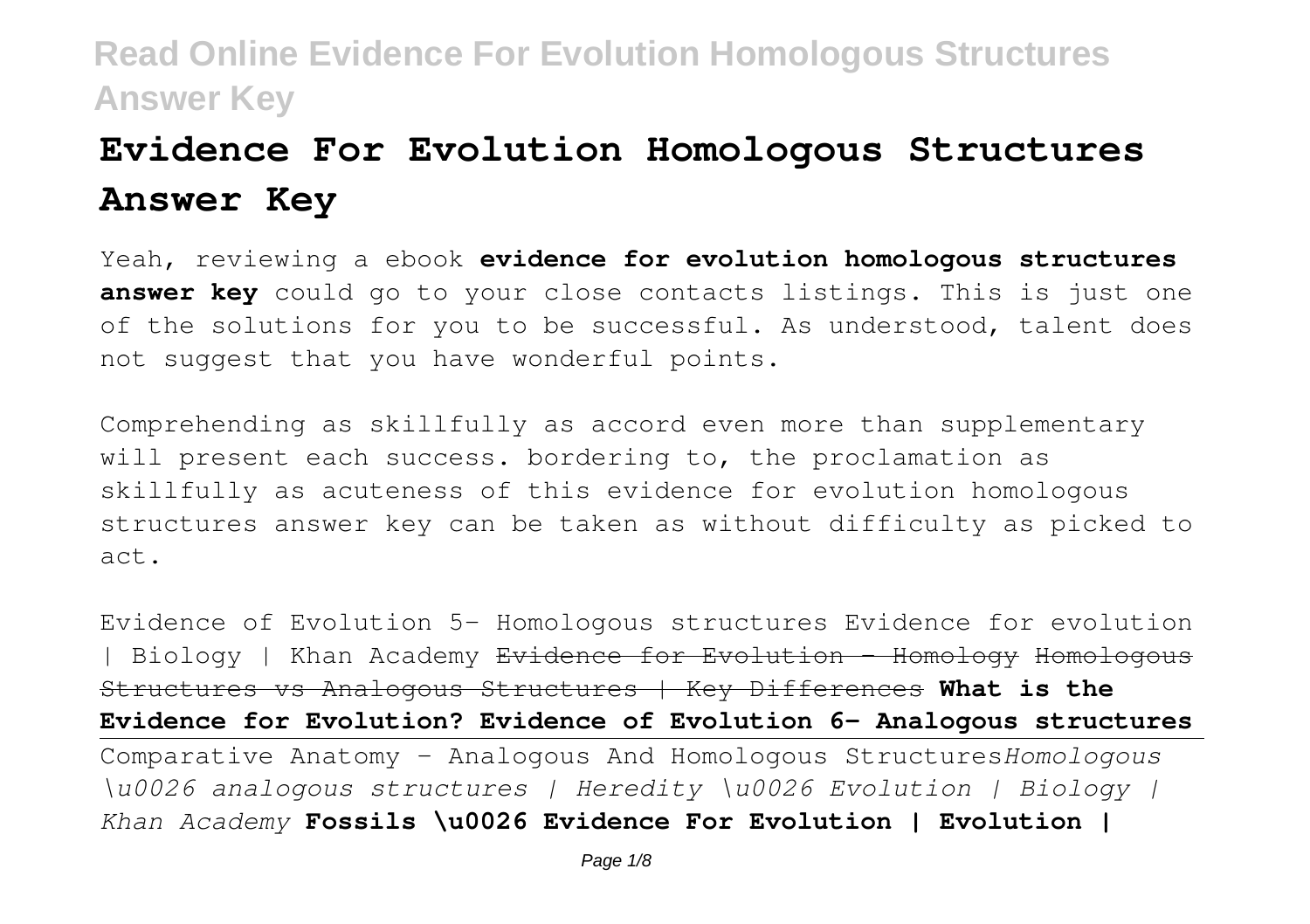#### **Biology | FuseSchool**

Is Homology Evidence for Evolution? | Long Story ShortHomologous Structure in Evolutionary Biology Homologous and Analogous Organs - Evolution | Class 12 Biology Tom Wolfe on why Darwin's evolution theory is a \"myth\"

How Your DNA Proves Evolution Is RealWhat Happened Human Origins

The Theory of Evolution (by Natural Selection) | Cornerstones EducationHow we found out evolution is true: John van Wyhe at TEDxNTU Can Science Explain the Origin of Life?*How Evolution works Vestigial Structures Evidence of Evolution* Comparative Anatomy as Evidence of Evolution Darwin s theory of evolution and evidence of evolution in urdu by dr Hadi *Evolution: It's a Thing - Crash Course Biology #20* **The Evidence for Evolution: Homology** Evolution - Morphological \u0026 Anatomical Evidences of Evolution - Part 1 Evidence for Evolution Evidence For Evolution Homologous Structures Homology is perhaps the most powerful piece of evidence for evolution. source: Wikipedia. For example, let's look at the bones that make up the forelimbs of humans, dogs, birds and whales. These structures, which make up the arm, forelimb, wing, and flipper of each animal, have the same underlying structure. They're composed of the same bones.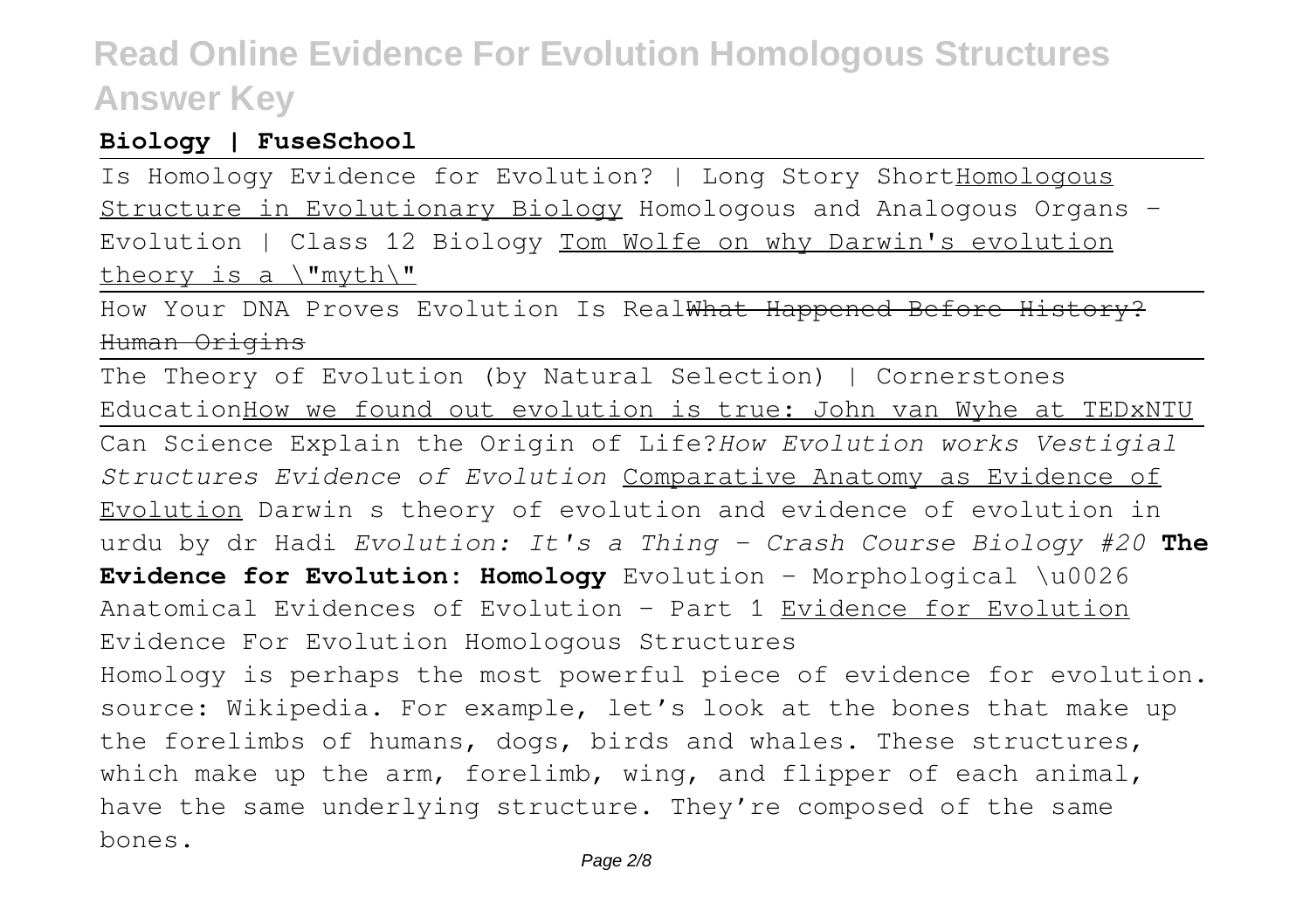Homologous and Vestigial Structures as Evidence for Evolution While the evidence of homologous structures has long been known, it has just recently been widely accepted as evidence of evolution. Not until the latter half of the 20th century, when it became possible to analyze and compare DNA , could researchers reaffirm the evolutionary relatedness of species with homologous structures.

Anatomy, Evolution, and Homologous Structures Scientists compare the anatomy, embryos, and DNA of living things to understand how they evolved. Evidence for evolution is provided by homologous structures. These are structures shared by related organisms that were inherited from a common ancestor. Other evidence is provided by analogous structures.

9.3: Evidence for Evolution - Biology LibreTexts Big Idea. Students explore homologous structures as a source of evidence for evolution. Write informative/explanatory texts, including the narration of historical events, scientific procedures/ experiments, or technical processes. Draw evidence from informational texts to support analysis, reflection, and research.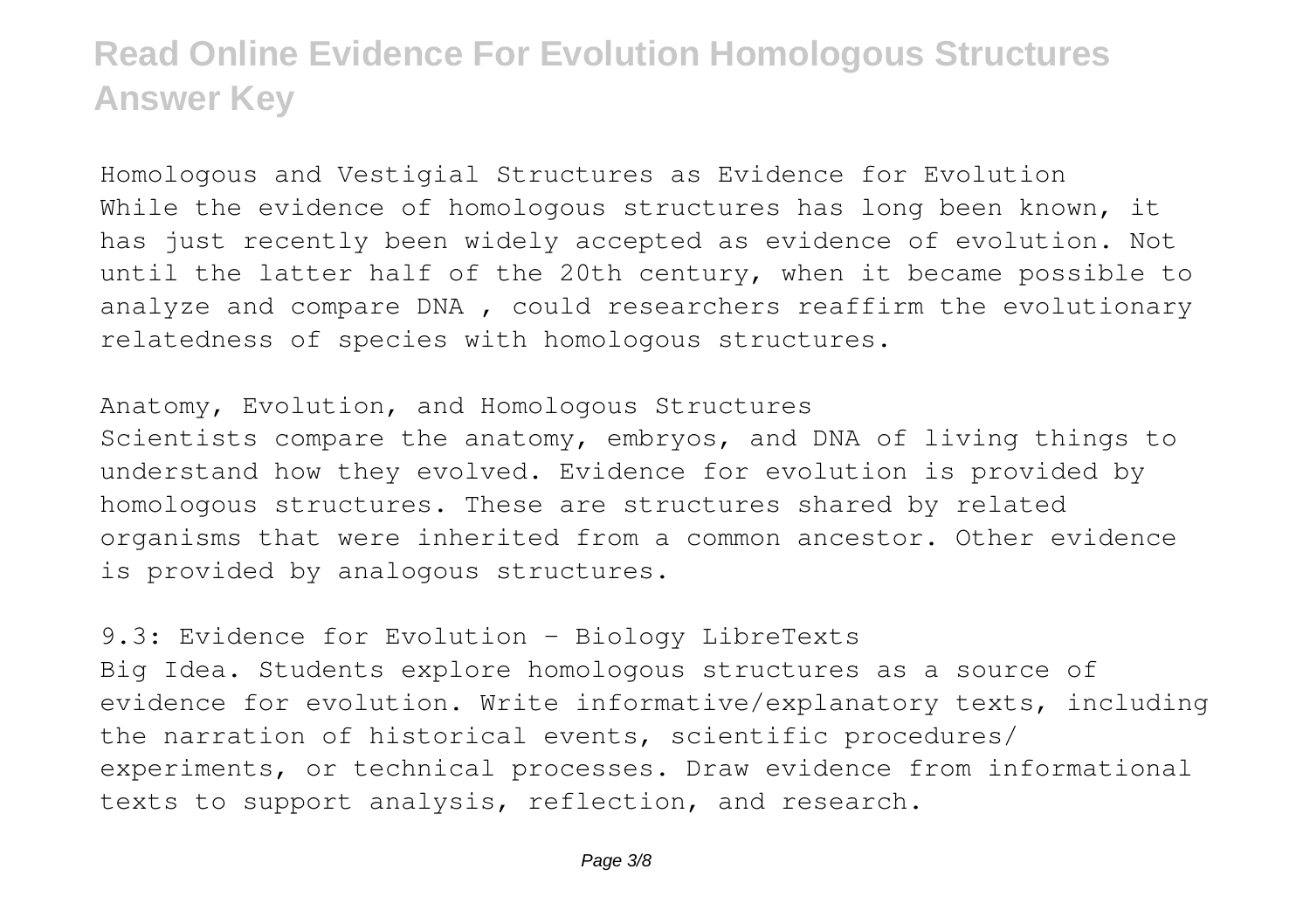Homologous Structures: Evidence for Evolution A homologous structure is a similar structure that can be found in very different animals, often pointing towards a common ancestor. When animals look very different on the outside yet have certain structures that appear similar in form or function, they have homologous structures. To understand why homologous structures play an important role in the study of evolution, let's take a closer look at some different types of evolution and some examples of homologous structures.

Homologous Structures: Definition And Examples | Science ... By Staff Writer Last Updated Apr 1, 2020 12:06:25 AM ET. Tony Hisgett/Flickr/CC-BY-2.0. Homologous structures, such as the fins of whales and the hands of monkeys, demonstrate that while a species may use structures for different purposes, the species shared a common ancestor. By definition, homologous structures refer to those that were derived from ancestrally similar structures.

How Do Homologous Structures Support Evolution? give us the same functions. So, different structures are coming together, sort of, to give us the same functions, Converging to give same functions, so we call this convergent evolution. So analogous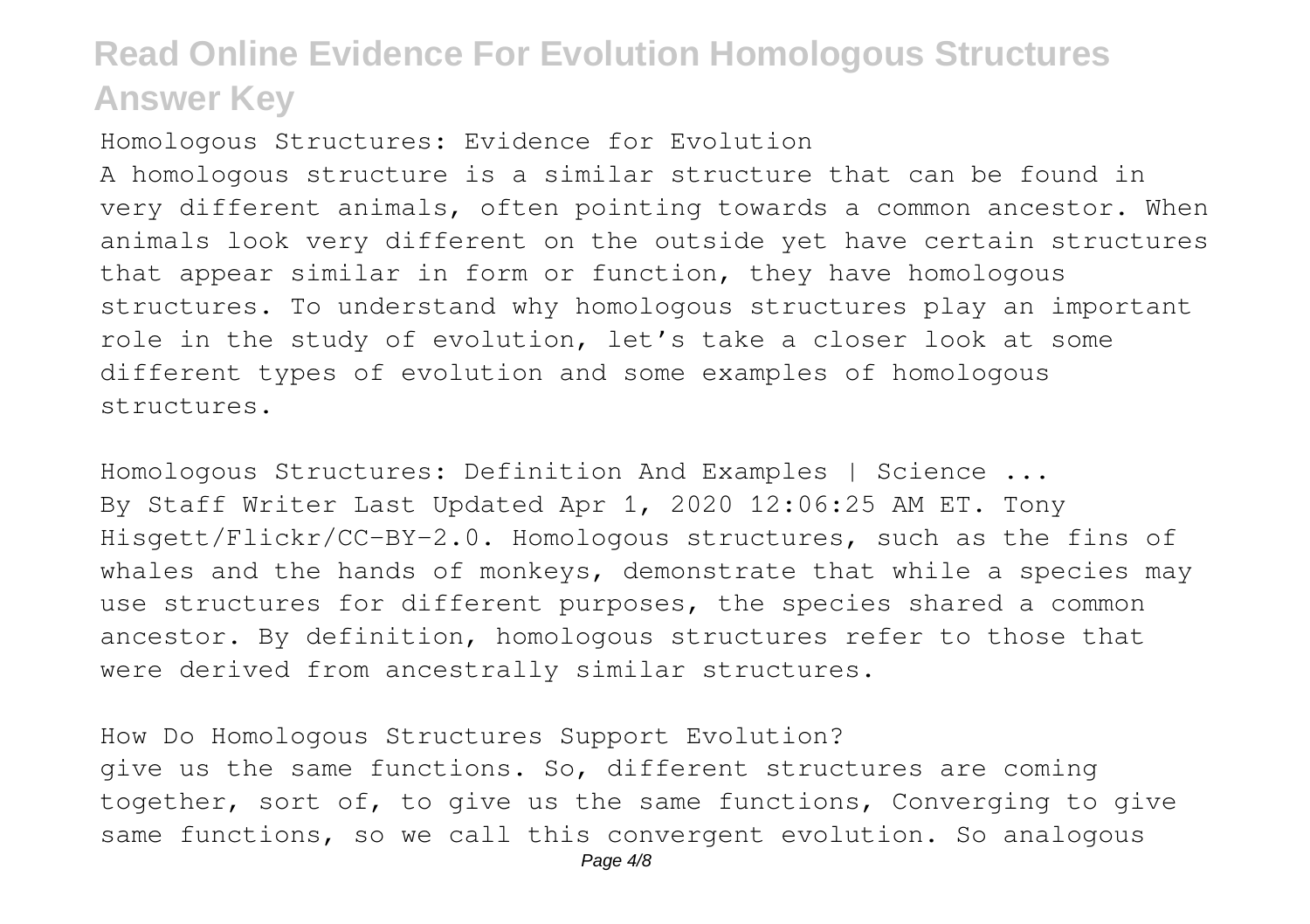structures are are evidence for convergent evolution.

Homologous & analogous structures (video) | Khan Academy Another type of evidence for evolution is the presence of structures in organisms that share the same basic form. For example, the bones in the appendages of a human, dog, bird, and whale all share the same overall construction (Figure 2) resulting from their origin in the appendages of a common ancestor.

Evidence for Evolution | Biology for Majors I 5.4 Evolution – summary of mark schemes 5.4.2 Outline the evidence for evolution provided by the fossil record, selective breeding of domesticated animals and homologous structures. Mark Scheme Homologous structures A. comparative anatomy of groups of animals or plants shows certain structural features are basically similar;

5.4 Evolution summary of mark schemes - BIOLOGY FOR LIFE Homologous structures-same structure, different function, DIVERGENT EVOLUTION, greater # of shared structures, more close relation Vestigial organs-structures without any function to the organism, remnants of structures that had important functions. DIVERGENT EVOLUTION. tail bone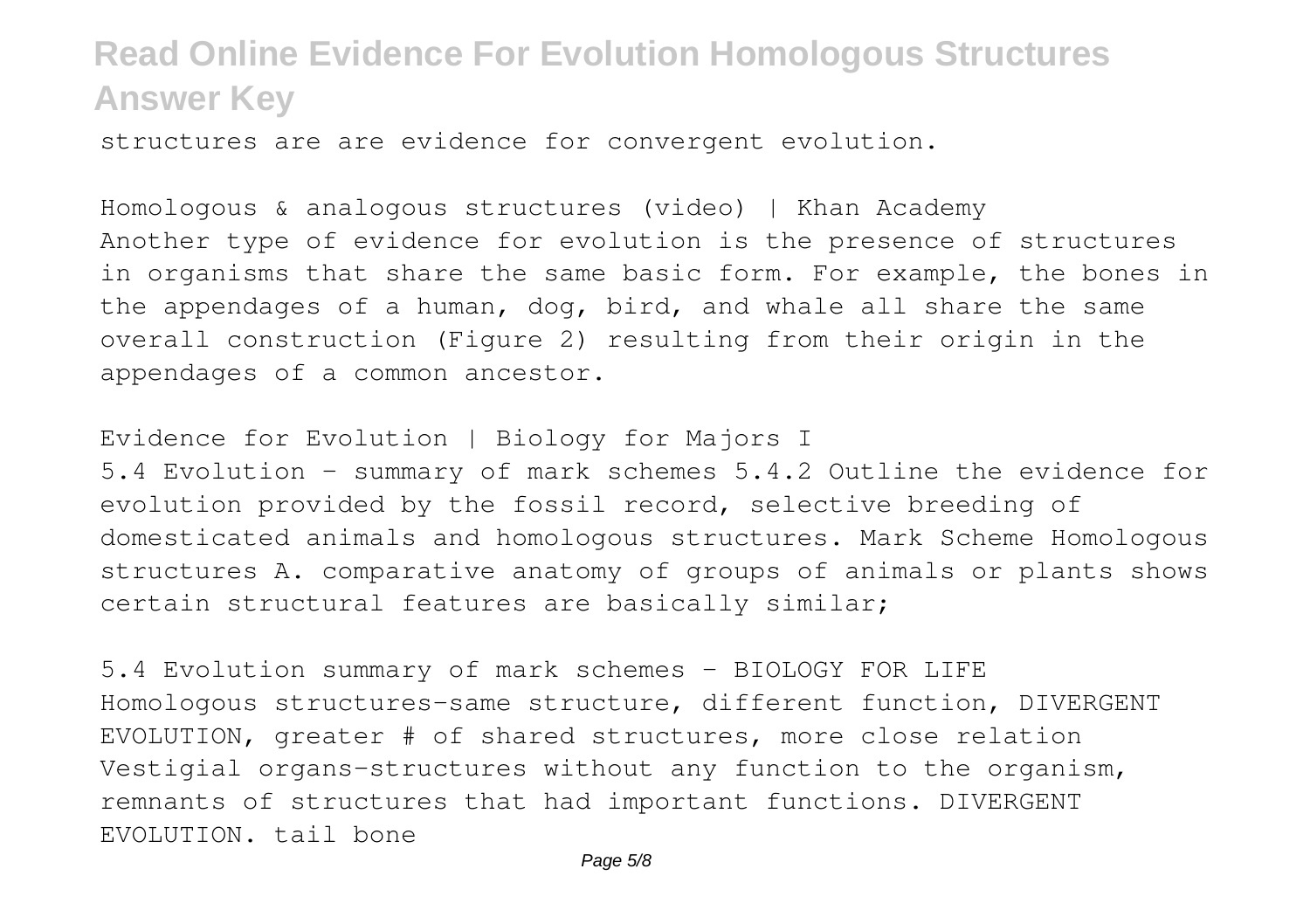Concept 3: Evidence of Evolution Flashcards | Quizlet Multiple types of evidence support the theory of evolution: Homologous structures provide evidence for common ancestry, while analogous structures show that similar selective... Similarities and differences among biological molecules (e.g., in the DNA sequence of genes) can be used to determine... ...

Evidence for evolution (article) | Khan Academy homologous structures Click card to see definition ? The forelimbs of mice, bats, and whales all have a similar bone structure. This is an example of which type of evidence of shared ancestry?

2.06 Quiz: Evidence for Evolution 1 Flashcards - Questions ... Homologous structures provide evidence of evolution because they allow biologists to trace the evolutionary path of different species, linking them up in the larger evolutionary tree that links all life back to a common ancestor.

Defining Analogous and Homologous Structures The word homology, coined in about 1656, is derived from the Greek ???????? homologos from ???? homos "same" and ????? logos "relation"..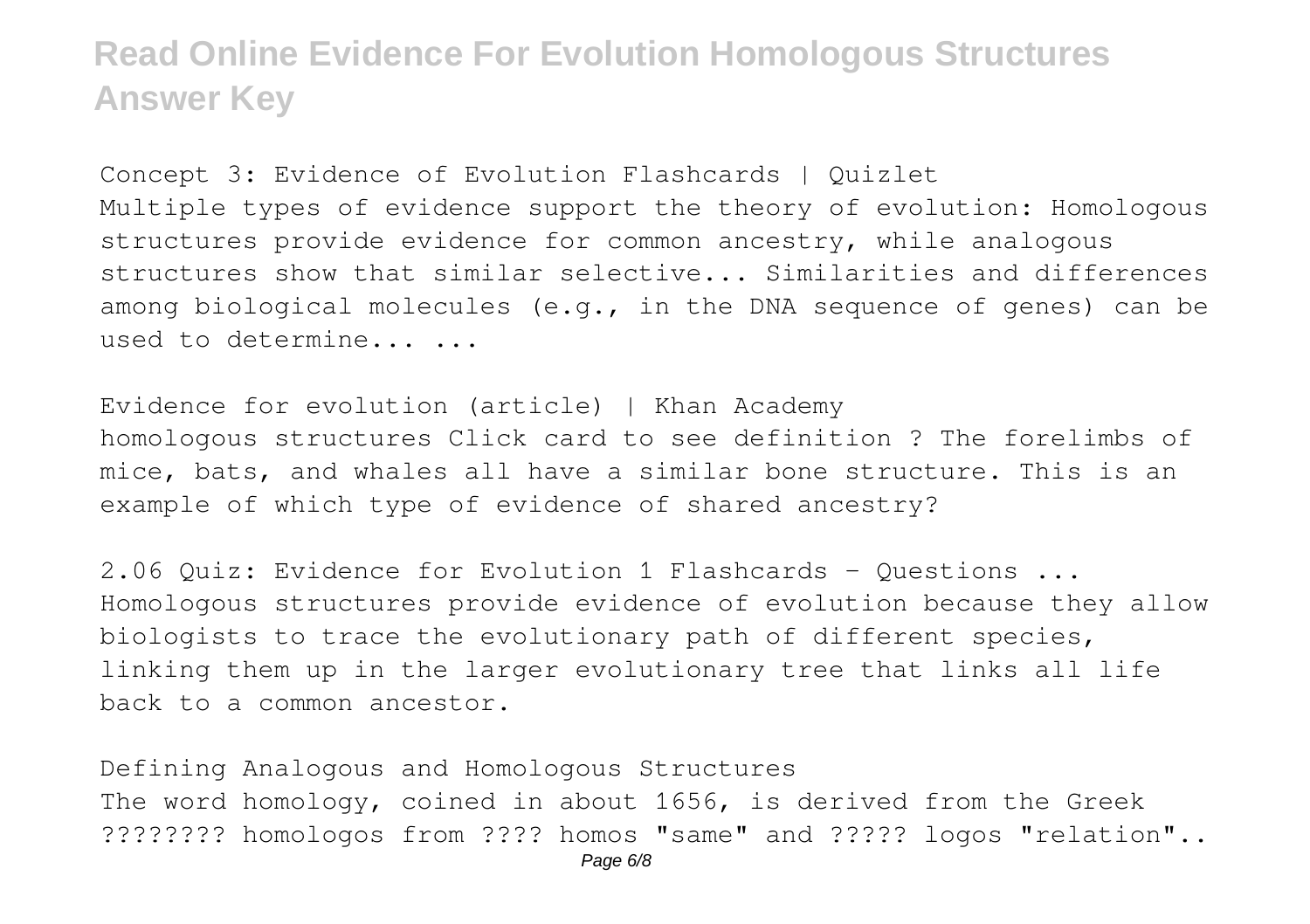Similar biological structures or sequences in different taxa are homologous if they are derived from a common ancestor.Homology thus implies divergent evolution.For example, many insects (such as dragonflies) possess two pairs of flying wings.

Homology (biology) - Wikipedia

Homologies of the forelimb among vertebrates, giving evidence for evolution. The bones correspond, although they are adapted to the specific mode of life of the animal. (Some anatomists interpret the digits in the bird's wing as being 1, 2, and 3 rather than 2, 3, and 4.)

Homology | evolution | Britannica Support Stated Clearly on Patreon: https://www.patreon.com/statedclearlyBiologists teach that all living things on Earth are related. Is there any solid evid...

What is the Evidence for Evolution? - YouTube Anatomy and Embryology Another type of evidence for evolution is the presence of structures in organisms that share the same basic form. For example, the bones in the appendages of a human, dog, bird, and whale all share the same overall construction ([Figure 2]). That